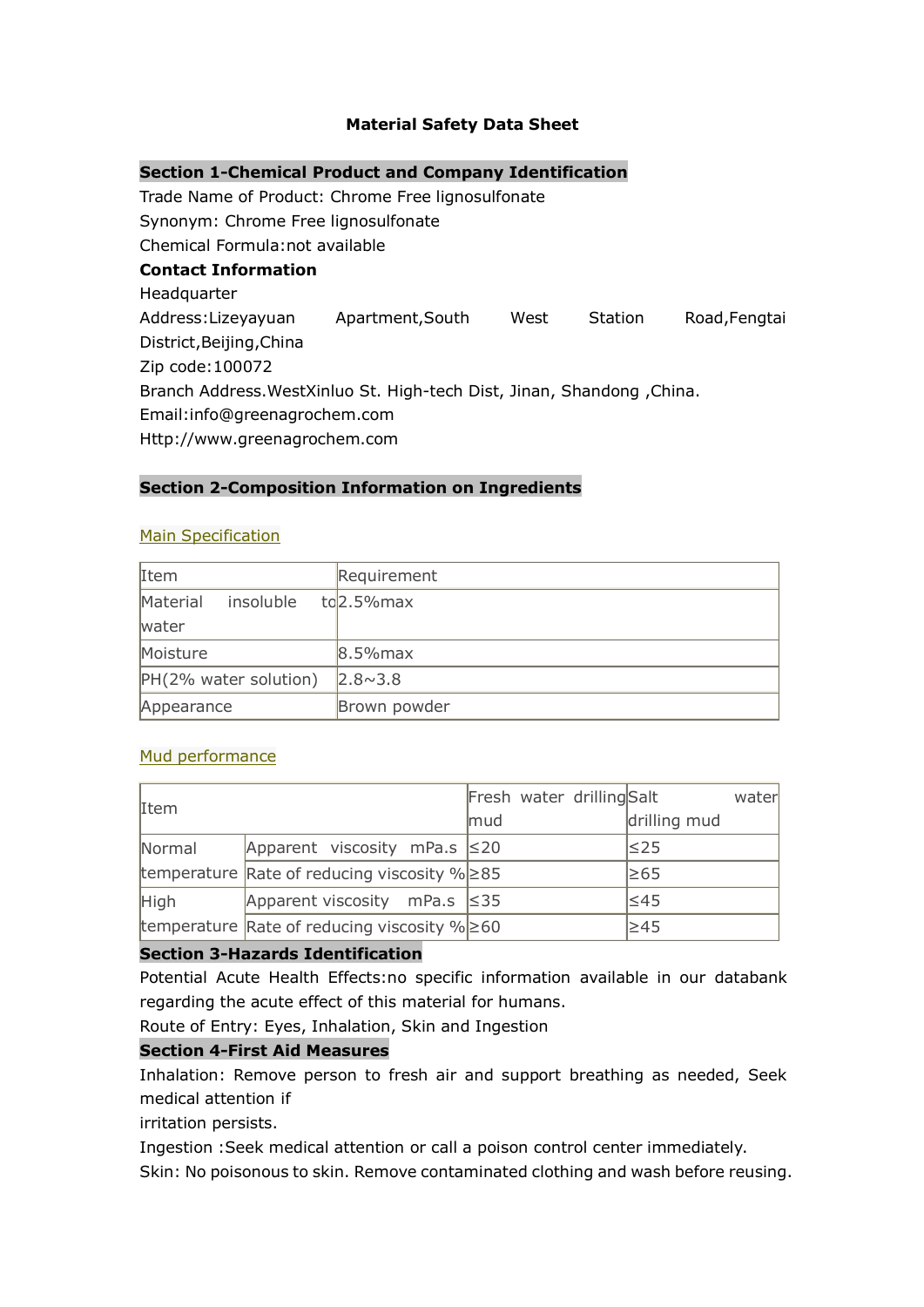Flush skin with water, and then wash with soap and water. Seek medical attention if skin becomes irritated.

Eye:In such case flush eye immediately for at leat 10 minutes .Get medical attention.

### **Section 5-Fire and Explosion Hazard Data**

Flammability of the product:may be combustible at high temperature.

Flash point: Non-available

Flammable limits: Non-available

Product of combustion:Non-available

Special remarks on fire hazards:Non-available

Special remarks on explosion hazards:Non-available

### **Section 6- Accidental Release Measures**

Small Spills: Clean up personnel should protect against mist inhalation and skin contact. Avoid generating mists, Spills when handling should be cleaned up immediately to prevent spreading.

Large Spills:use a shovel to put the material into a convenient wast disposal container.Finish cleaning by spreading water on the contaminated surface and allow to evaluate through the sanitary system.

### **Section 7- Precautions for Safe Handling and Use**

Precautions to be taken in handling and storing: Store in cool, dry areas away from children, feed and food products and sources of heat, Immediately clean up spills that occur during handling or storage.

Protect from freezing keep containers closed when not in use.

#### **Section 8-Exposure Controls /Personal Protection**

#### **Occupational Exposure Limits:**

No value assigned for this specific material by the New Zealand Occupational Safety and Health Service (OSH). However, Workplace Exposure Standard(s) for particulates:Particulates not otherwise classified: 8hr WES-TWA 10 mg/m3 (inhalable dust) or 3 mg/m3 (respirable dust)As published by the New Zealand Occupational Safety and Health Service (OSH).

WES - TWA (Workplace Exposure Standard - Time Weighted Average) - The eight-hour, time-weighted average exposure standard is designed to protect the worker from the effects of long-term exposure.These Exposure Standards are guides to be used in the control of

occupational health hazards. All atmospheric contamination should be kept to as low a level as is workable. These exposure standards should not be used as fine dividing lines between safe and dangerous concentrations of chemicals. They are not a measure of relative toxicity.

#### **Engineering controls:**

Ensure ventilation is adequate to maintain air concentrations below Exposure Standards. Avoid generating and breathing in dusts. Use with local exhaust ventilation or while wearing dust mask. Keep containers closed when not in use.

# **Personal Protective Equipment:**

The selection of PPE is dependant on a detailed risk assessment. The risk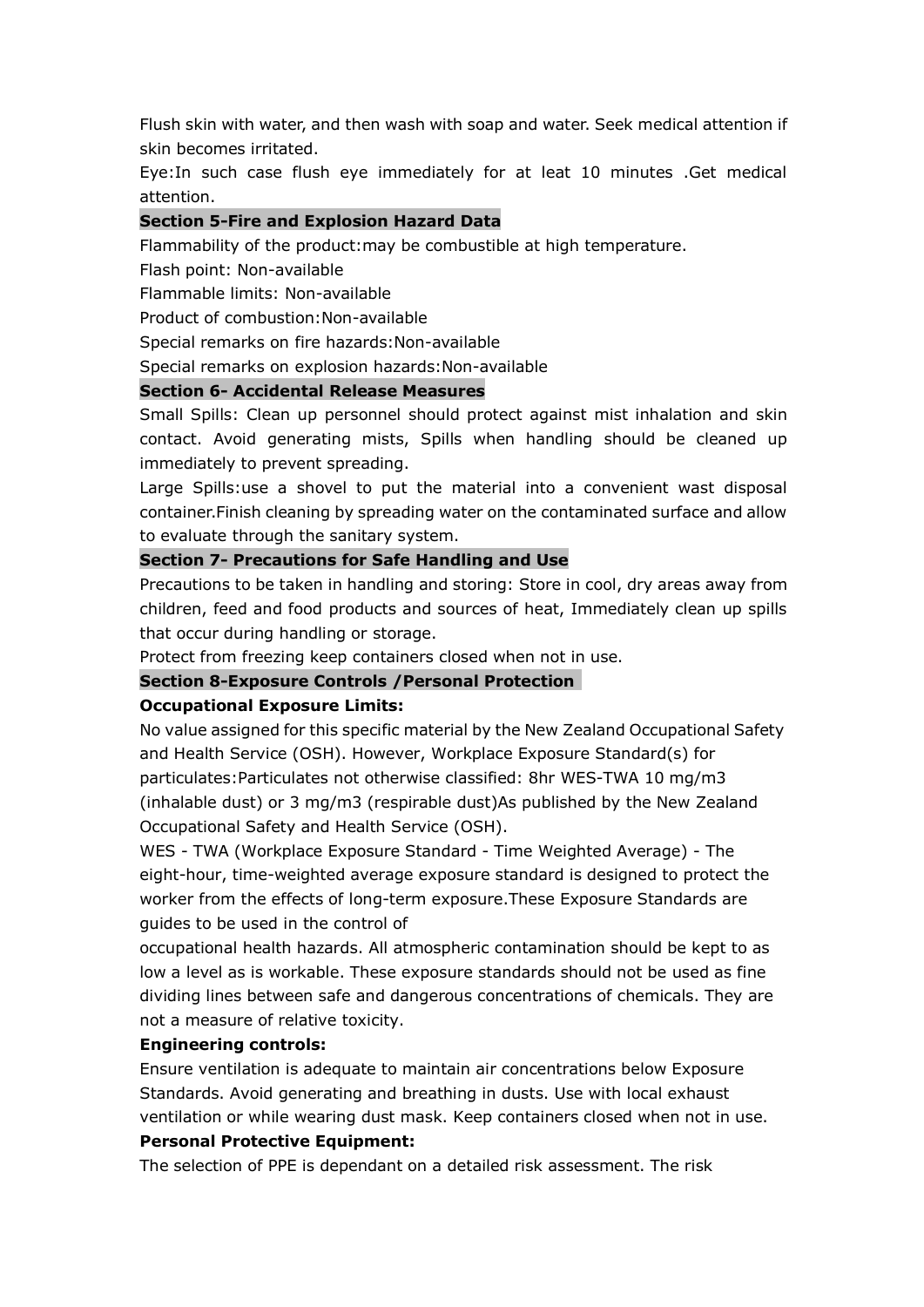assessment should consider the work situation,the physical form of the chemical, the handling methods, and environmental factors.Orica Personal Protection Guide No. 1, 1998: E - OVERALLS, SAFETY SHOES, SAFETY GLASSES, GLOVES, DUSTMASK. Wear overalls, safety glasses and impervious gloves. Avoid generating and inhaling dusts. If excessive dust exists, wear dust mask/respirator meeting the requirements of AS/NZS 1715 and AS/NZS 1716. Always wash hands before smoking,eating, drinking or using the toilet. Wash contaminated clothing and other

protective equipment before storage or re-use.

### **Section 9-Physical/Chenmical Characteristics**

Physical state and appearance :Powder solid

Order:slight

Molecular weight:Not available

Color: Brown

Boiling point:Not available

Melting point:Not available

Critical temperature:Not available

Specific gravity:Not available

Vapor pressure:Not available

Vapor density:Not available

Solubility:easy soluble in cold water and hot water.

### **Section 10-Reactivity Data**

Stability:Product stable at room temperature in closed containers under normal storage and handling conditions

Chemical Incompatibilities:Strong bases and Acids

Condition to avoid:Avoid excessive heat.

# **Section 11-Toxicological Information**

Eye Effects:Irritation

Skin Effects:May cause irritation

Acute Inhalation Effects:Not Determined

Chronic Effects:No unusual chronic effects

Carcinogenicity:Not listed as carcinogenic

# **Section 12-Ecoligical Information**

Soil Absorption/Mobility:Mobile in soil profile

# **Section 13-Disposal Considerations**

Disposal:Dispose of in an approved landfill or apply at recommended label rates. Disposal Regulatory Requirement:Follow applicable Federal,State and local regulations

# **Section 14-Transport Information**

Not regulated by the DOT

# **Section 15-Regulatory Information**

Sudden Release of Pressure:No Immediate:YES

Fire:No Delayed:No

Reactive:No

#### **Section 16-Other**